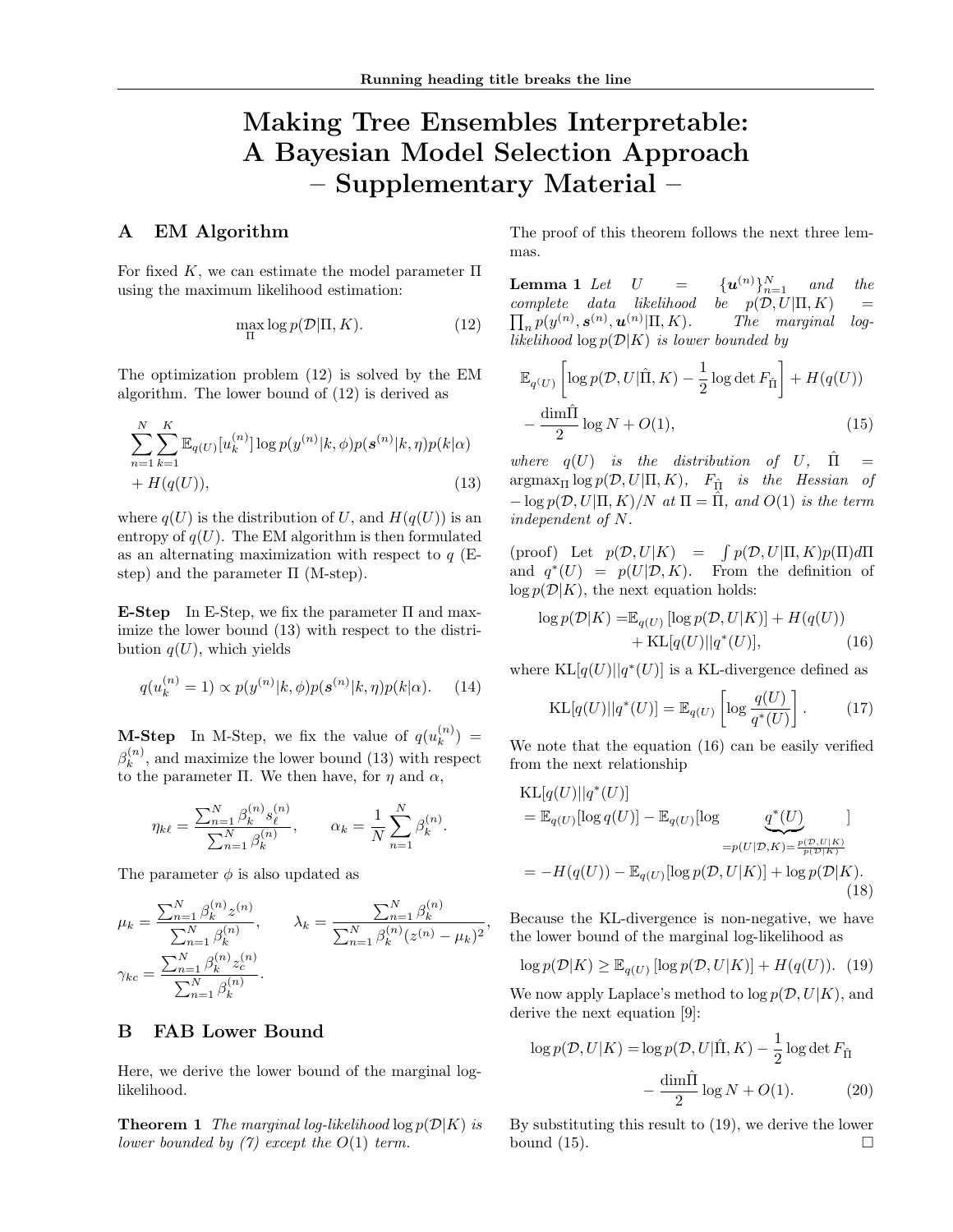**Lemma 2** The next inequality holds for any Π:

$$
\mathbb{E}_{q(U)}\left[\log p(\mathcal{D}, U | \hat{\Pi}, K)\right] \geq \mathbb{E}_{q(U)}\left[\log p(\mathcal{D}, U | \Pi, K)\right] \n= \sum_{n=1}^{N} \sum_{k=1}^{K} \mathbb{E}_{q(U)}[u_k^{(n)}] \log p(y^{(n)}|k, \phi)p(\mathbf{s}^{(n)}|k, \eta)p(k|\alpha),
$$
\n(21)

where  $\hat{\Pi} = \operatorname{argmax}_{\Pi} \log p(\mathcal{D}, U | \Pi, K)$ .

(proof) It directly follows from the definition of  $\Pi$ .  $\square$ 

Lemma 3 The next inequality holds:

$$
-\mathbb{E}_{q(U)}\left[\frac{1}{2}\log\det F_{\hat{\Pi}}\right] - \frac{\dim\hat{\Pi}}{2}\log N
$$
  

$$
\geq -\omega\sum_{k=1}^{K}\log\left(\sum_{n=1}^{N}\mathbb{E}_{q(U)}[u_{k}^{(n)}] + 1\right) + O(1), \quad (22)
$$

where  $\omega = (\text{dim}\phi/K + L + 1)/2$ .

(proof) By expanding  $\log \det F_{\Pi}$ , we obtain

 $\log \det F_{\Pi}$ 

$$
= \sum_{k=1}^{K} \log \det \left( -\frac{\partial^2}{\partial^2 \phi} \frac{1}{N} \sum_{n=1}^{N} u_k^{(n)} \log p(y^{(n)}|k, \phi) \right)
$$
  
+ 
$$
\sum_{k=1}^{K} \log \det \left( -\frac{\partial^2}{\partial^2 \eta} \frac{1}{N} \sum_{n=1}^{N} u_k^{(n)} \log p(s^{(n)}|k, \eta) \right)
$$
  
+ 
$$
\sum_{k=1}^{K} \log \det \left( -\frac{\partial^2}{\partial^2 \alpha} \frac{1}{N} \sum_{n=1}^{N} u_k^{(n)} \log p(k|\alpha) \right).
$$
 (23)

Here, we have

$$
(A) = \frac{\dim \phi}{K} \log \left( \frac{1}{N} \sum_{n=1}^{N} u_k^{(n)} \right) + \log \det H_k
$$

$$
= \underbrace{\frac{\dim \phi}{K} \log \left( \sum_{n=1}^{N} u_k^{(n)} \right) - \frac{\dim \phi}{K} \log N}_{O(\log N)} + \underbrace{\log \det H_k}_{O(1)},
$$
(24)

$$
(B) = \sum_{\ell=1}^{L} \log \left( \frac{1}{N} \sum_{n=1}^{N} u_k^{(n)} \left( \frac{1}{\eta_{k\ell}^2} + \frac{1}{(1 - \eta_{k\ell})^2} \right) \right)
$$
  
= 
$$
L \log \left( \sum_{n=1}^{N} u_k^{(n)} \right) - L \log N
$$
  

$$
O(\log N)
$$
  
+ 
$$
\sum_{\ell=1}^{L} \log \left( \frac{\sum_{n=1}^{N} u_k^{(n)} \left( \frac{1}{\eta_{k\ell}^2} \frac{1}{(1 - \eta_{k\ell})^2} \right)}{\sum_{n=1}^{N} u_k^{(n)}} \right), \quad (25)
$$

and

$$
(C) = \log\left(\frac{1}{N}\sum_{n=1}^{N} u_k^{(n)} \frac{1}{\alpha_k^2}\right)
$$

$$
= \log\left(\sum_{n=1}^{N} u_k^{(n)}\right) - \log N - \log \alpha_k^2,
$$
(26)  
 
$$
O(\log N)
$$

where  $O(1)$  denotes terms independent of N. The matrix  $H_k$  is given as, for the regression case,

$$
H_k = \begin{bmatrix} \lambda_k & \frac{\sum_{n=1}^{N} u_k^{(n)} (\mu_k - y^{(n)})}{\sum_{n=1}^{N} u_k^{(n)}} \\ \frac{\sum_{n=1}^{N} u_k^{(n)} (\mu_k - y^{(n)})}{\sum_{n=1}^{N} u_k^{(n)}} & \frac{1}{2\lambda_k^2} \end{bmatrix}
$$

and for the classification case,

$$
H_k = \text{diag}\left(\frac{1}{\gamma_{k1}^2}, \frac{1}{\gamma_{k2}^2}, \dots, \frac{1}{\gamma_{kC}^2}\right).
$$

By using these results, we can express log  $\det F_{\Pi}$  as

$$
\log \det F_{\Pi} = 2\omega \sum_{k=1}^{K} \log \left( \sum_{n=1}^{N} u_k^{(n)} \right)
$$

$$
- \dim \Pi \log N + O(1). \tag{27}
$$

We note that the only  $O(1)$  term depends on  $\Pi$  and the first two terms are independent of the value of Π. Hence, the next equation holds for arbitrary Π:

$$
-\frac{1}{2}\log\det F_{\hat{\Pi}} - \frac{\dim\hat{\Pi}}{2}\log N
$$
  
= 
$$
-\frac{1}{2}\log\det F_{\Pi} - \frac{\dim\Pi}{2}\log N + O(1)
$$
  
= 
$$
-\omega \sum_{k=1}^{K} \log\left(\sum_{n=1}^{N} u_k^{(n)}\right) + O(1).
$$
 (28)

Hence, the lower bound of  $-\mathbb{E}_{q^*(U)}\left[\frac{1}{2}\log \det F_{\hat{\Pi}}\right]$  –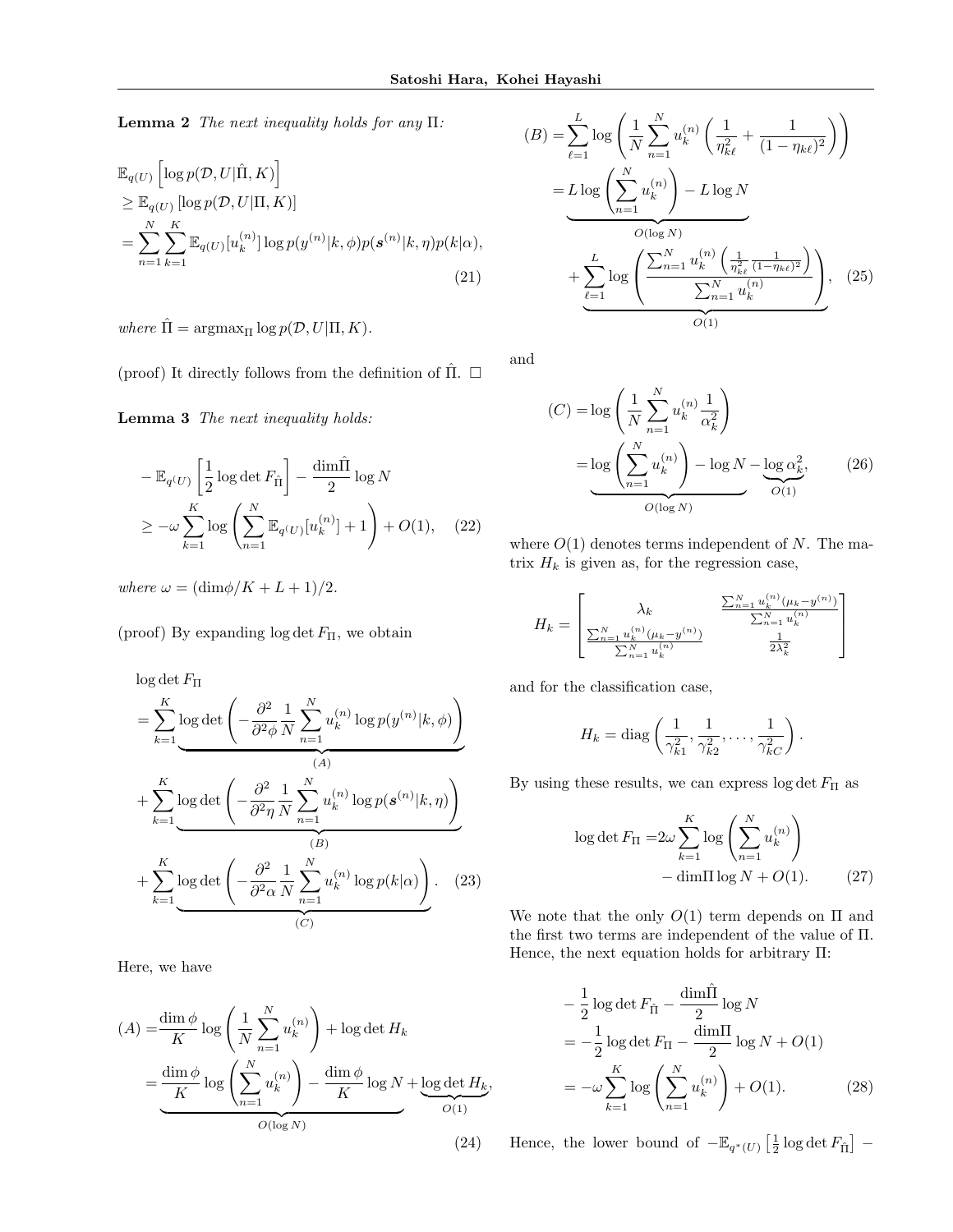$\frac{\text{dim}\hat{\Pi}}{2}$  log N can be derived as

$$
-\mathbb{E}_{q(U)}\left[\frac{1}{2}\log\det F_{\hat{\Pi}}\right] - \frac{\dim\hat{\Pi}}{2}\log N
$$
  

$$
= -\omega \sum_{k=1}^{K} \mathbb{E}_{q(U)}\left[\log\left(\sum_{n=1}^{N} u_k^{(n)}\right)\right] + O(1)
$$
  

$$
\geq -\omega \sum_{k=1}^{K} \log\left(\sum_{n=1}^{N} \mathbb{E}_{q(U)}[u_k^{(n)}] + 1\right) + O(1), \quad (29)
$$

where we used Jensen' inequality.

By using these lemmas, we now prove our main claim.

(proof of Theorem 1) By substituting (21) and (22) into (15) and removing the  $O(1)$  term, the claim fol- $\Box$ 

# C FAB Inference Algorithm Derivation

**E-Step** In E-Step, we update the distribution  $q(U)$ so that the lower bound (7) to be maximized. Let  $\beta_k^{(n)} = \mathbb{E}_{q(U)}[u_k^{(n)}]$  $\binom{n}{k} = q(u_k^{(n)})$  $\binom{n}{k}$ . The maximization problem can then be expressed as

$$
\max_{\beta} \sum_{n=1}^{N} \sum_{k=1}^{K} \beta_k^{(n)} \log f_k^{(n)} - \omega \sum_{k=1}^{K} \log \left( \sum_{n=1}^{N} \beta_k^{(n)} + 1 \right) - \sum_{n=1}^{N} \sum_{k=1}^{K} \beta_k^{(n)} \log \beta_k^{(n)},
$$
  
s.t. 
$$
\sum_{k=1}^{K} \beta_k^{(n)} = 1,
$$
 (30)

where  $f_k^{(n)} = p(y^{(n)}|k, \phi)p(\boldsymbol{s}^{(n)}|k, \eta)p(k|\alpha)$ . We note that the problem (30) is smooth concave maximization, and a unique global optimum exists. Such an optimum can be found by iterative maximization of the lower bound of (30). Recall that  $\log \left( \sum_{n=1}^N \beta_k^{(n)} + 1 \right) \leq \log \left( \sum_{n=1}^N \psi_k^{(n)} + 1 \right) +$  $\sum_{n=1}^{N}$  $\frac{\beta_k^{(n)} - \psi_k^{(n)}}{\sum_{n'=1}^N \psi_k^{(n')} + 1}$  holds for any  $\psi_k^{(n)}$  $k^{(n)}$  from the concavity. Once the value of  $\psi_k^{(n)}$  $\binom{n}{k}$  is fixed, we can maximize the lower bound of (8) by solving

$$
\max_{\beta} \sum_{n=1}^{N} \sum_{k=1}^{K} \beta_k^{(n)} \log f_k^{(n)} - \omega \sum_{k=1}^{K} \sum_{n=1}^{N} \frac{\beta_k^{(n)}}{\sum_{n'=1}^{N} \psi_k^{(n')} + 1}
$$

$$
- \sum_{n=1}^{N} \sum_{k=1}^{K} \beta_k^{(n)} \log \beta_k^{(n)},
$$
  
s.t. 
$$
\sum_{k=1}^{K} \beta_k^{(n)} = 1,
$$
 (31)

which results in

$$
\beta_k^{(n)} \propto f_k^{(n)} \exp\left(-\frac{\omega}{\sum_{n=1}^N \psi_k^{(n)} + 1}\right),\qquad(32)
$$

Using this result, we can solve the original maximization problem (30) by iteratively setting  $\psi_k^{(n)} \leftarrow \beta_k^{(n)}$ k and updating  $\beta$  by (32). Because the lower bound (31) increases in every iteration, the iteration procedure converges to the global optimum.

M-Step In M-Step, we update the parameter Π so that the lower bound (7) to be maximized. Let  $\beta_k^{(n)} =$  $\mathbb{E}_{q(U)}[u_k^{(n)}]$  $\binom{n}{k} = q(u_k^{(n)})$  $\binom{n}{k}$ . The maximization problem (7) can then be decomposed into subproblems:

$$
\max_{\phi} \sum_{n=1}^{N} \beta_k^{(n)} \log p(y^{(n)} | k, \phi),
$$
\n(33)

$$
\max_{\eta} \sum_{n=1}^{N} \beta_k^{(n)} \log \eta_{k\ell}^{s_{\ell}^{(n)}} (1 - \eta_{k\ell})^{1 - s_{\ell}^{(n)}}, \tag{34}
$$

$$
\max_{\alpha} \sum_{k=1}^{K} \left( \sum_{n=1}^{N} \beta_k^{(n)} \right) \log \alpha_k, \text{ s.t. } \sum_{k=1}^{K} \alpha_k = 1, \quad (35)
$$

These problems can be solved analytically. The solution to the problem (33) are derived as

$$
\text{(regression):} \begin{cases} \mu_k = \frac{\sum_{n=1}^N \beta_k^{(n)} y^{(n)}}{\sum_{n=1}^N \beta_k^{(n)}},\\ \lambda_k = \frac{\sum_{n=1}^N \beta_k^{(n)}}{\sum_{n=1}^N \beta_k^{(n)} (y^{(n)} - \mu_k)^2},\\ \text{(classification):} \ \ \gamma_{kc} = \frac{\sum_{n=1}^N \beta_k^{(n)} y_c^{(n)}}{\sum_{n=1}^N \beta_k^{(n)}}. \end{cases} \tag{37}
$$

The solutions to the problem (34) and (35) are derived as

$$
\eta_{k\ell} = \frac{\sum_{n=1}^{N} \beta_k^{(n)} s_\ell^{(n)}}{\sum_{n=1}^{N} \beta_k^{(n)}}, \qquad \alpha_k = \frac{1}{N} \sum_{n=1}^{N} \beta_k^{(n)}.
$$
 (38)

# D Scalable FAB Inference with Statement Sampling

The time complexity of the proposed FAB inference is  $O(K_{\text{max}}LN + \zeta K_{\text{max}}N)$ , where  $\zeta$  is the number of iterations in E-Step. This time complexity sometimes gets prohibitive when  $L$  is large, i.e., when the tree ensemble is huge.

To scale up the proposed FAB inference to large  $L$ , we propose a simple heuristic, a sampling FAB inference, based on the random sampling of the statements: we do not use all the statements in the tree ensemble but the randomly sampled subset. If the number of statements is reduced and L gets very small, FAB inference gets highly efficient and scalable.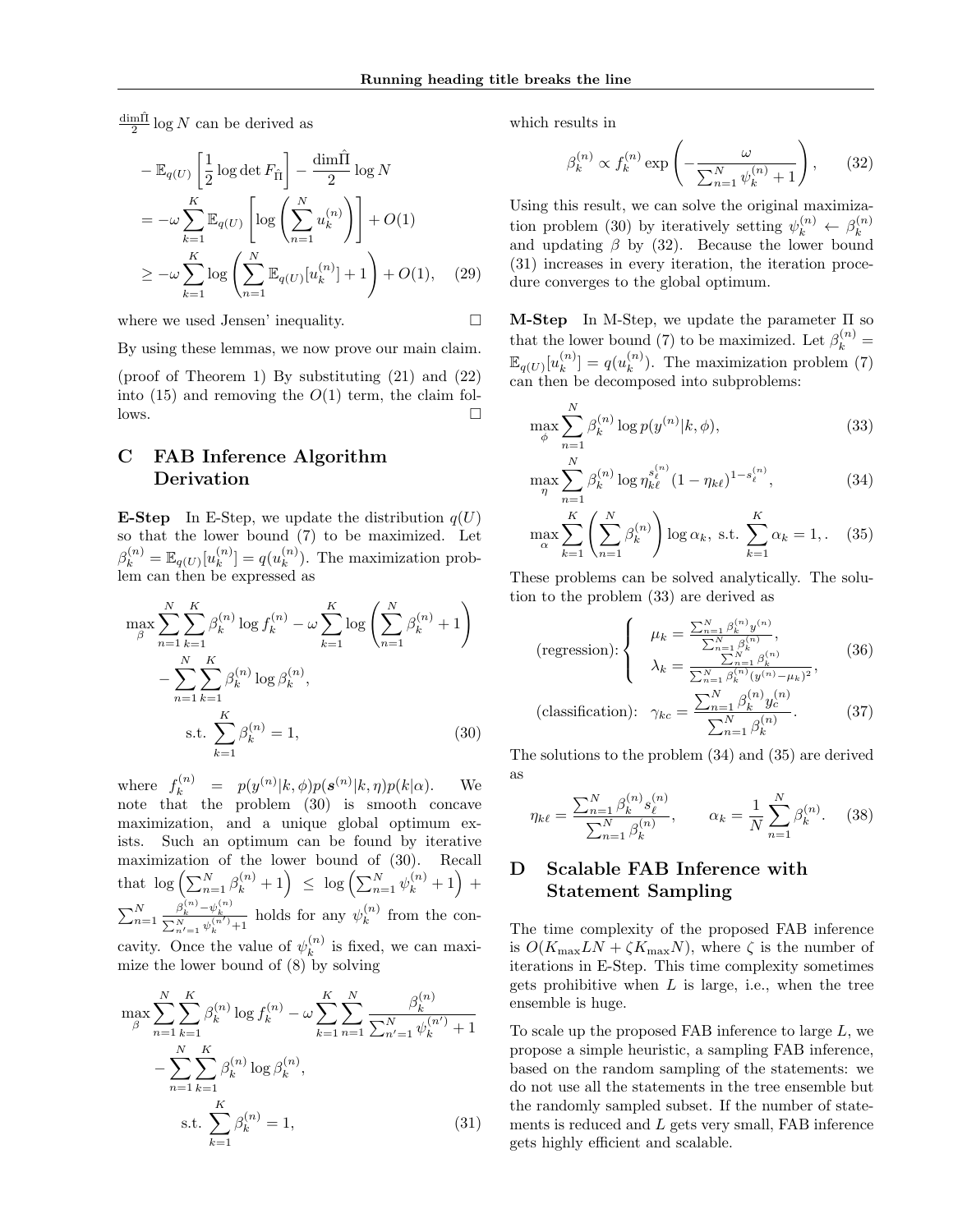The sampling idea follows from the intuition that most of the statements in the tree ensemble are redundant when we make a simplified expression. This is because we usually have similar statements such as  $x_1 < 0.500$ and  $x_1 < 0.501$  in the tree ensemble. When this subtle change on the threshold is ignorable, removing one of these two statements will have almost no impact to the resulting simplified expression. Random sampling of the statements can remove these redundant statements effectively.

We now turn to the proposed heuristic, a sampling FAB inference. Suppose that we randomly sampled  $L$ statements out of L statements in the tree ensemble. Then, the binary feature defined on the sampled statements is given by  $\tilde{s} \in \{0,1\}^{\tilde{L}}$  where  $\tilde{s}_{\ell'} = \mathbb{I}(x_{\tilde{d}_{\ell'}} > \tilde{b}_{\ell'}),$ and  $\tilde{d}_{\ell'}$  and  $\tilde{b}_{\ell'}$  denote the feature index and the threshold of each of the sampled statement, respectively. The generative model of  $\tilde{s}$  is given by

$$
p(\tilde{\mathbf{s}}|g) := \prod_{\ell'=1}^{\tilde{L}} \eta'_{g\ell'}^{\tilde{s}_{\ell}} (1 - \eta'_{g\ell'})^{1 - \tilde{s}_{\ell'}},\tag{39}
$$

where  $\eta'_{g\ell'} = p(\tilde{s}_{\ell'} = 1) = p(x_{\tilde{d}_{\ell'}} > \tilde{b}_{\ell'})$ . Here, we assume that the sampled version of the generative model (39) becomes a good approximation of the original generative model (4) when we virtually increase the number of statements from  $\tilde{L}$  to  $L$ , i.e.,

$$
p(\tilde{\mathbf{s}}|g)^{L/\tilde{L}} \approx p(\mathbf{s}|g). \tag{40}
$$

With the approximation (40), the approximate FAB lower bound becomes

$$
\sum_{n=1}^{N} \sum_{k=1}^{K} \mathbb{E}_{q(U)}[u_k^{(n)}] \log p(y^{(n)}|k, \phi) p(\tilde{\mathbf{s}}^{(n)}|k, \eta)^{L/\tilde{L}} p(k|\alpha) - \omega \sum_{k=1}^{K} \log \left( \sum_{n=1}^{N} \mathbb{E}_{q(U)}[u_k^{(n)}] + 1 \right) + H(q(U)), \quad (41)
$$

where  $\omega = (\dim \phi/K + L + 1)/2$ . The sampling FAB inference algorithm can be derived by a slight modification of the original E-step (32): we replace  $f_k^{(n)} \;\; = \;\; p(y^{(n)}|k,\phi) p(\bm{s}^{(n)}|k,\eta) p(k|\alpha) \;\; \text{with} \;\; \tilde{f}_k^{(n)} \;\; =$  $p(y^{(n)}|k,\phi)p(\tilde{\boldsymbol{s}}^{(n)}|k,\eta)^{L/\tilde{L}}p(k|\alpha)$ . The M-step remains the same as the original FAB inference except that  $\eta$  is replaced with the sampled version  $\eta'$  in (39). Because the number of statements appearing in the sampling FAB inference is  $\tilde{L}$  rather than  $L$ , its time complexity is  $O(K_{\text{max}}LN + \zeta K_{\text{max}}N)$ , which can be significantly smaller than the original FAB inference. For example, when the number of original statements is  $L = 10,000$ , the sampling FAB inference can be nearly 100 times faster when we set  $\tilde{L} = 100$ . We show in Appendix E that the speed up can be achieved with almost no effects on the prediction performance of the resulting simplified expression.

Table 4: [Datasets] Four real world datasets are obtained from the UCI Machine Learning Repository [23]. The task of the first five data are binary classification, while the task of the last Energy data is regression. D is the data dimensionality,  $N_{\text{all}}$  is the number of data points in the original dataset, and  $N_{\text{train}}$  and  $N_{\text{test}}$  denote the number of data points randomly sampled for training and testing the models in the experiment.

|            | D  | $N_{\rm all}$ | $N_{\text{train}}, N_{\text{test}}$ |
|------------|----|---------------|-------------------------------------|
| Synthetic1 | 2  |               | 1,000                               |
| Synthetic2 | 2  |               | 1,000                               |
| Spambase   | 57 | 4,601         | 1,000                               |
| MiniBooNE  | 50 | 130,065       | 5,000                               |
| Higgs      | 28 | 11,000,000    | 5,000                               |
| Energy     | 8  | 768           | 384                                 |

### E Experiments

#### E.1 Implementations

In all experiments, we used randomForest package in R to train tree ensembles with 100 trees. The tree ensemble simplification methods are then applied to extract rules from the learned tree ensembles. The proposed method is implemented in Python. For the proposed method, we used the statement sampling heuristic with the sampling size 100. We set  $K_{\text{max}}$  = 10 and ran FAB inference for 20 different random initial parameters, and derived learned 20 parameters  $\{\Pi_m\}_{m=1}^{20}$ . We then adopted the parameter with the smallest training error, i.e.,  $\tilde{\Pi} = \operatorname{argmin}_{\Pi_m} \text{Error}(\mathcal{D}, \Pi_m)$ with  $\text{Error}(\mathcal{D}, \Pi) \quad := \quad \sum_{n=1}^{N} (y^{(n)} - \hat{y}^{(n)})^2 \quad \text{for} \quad \text{re-}$ gression, and  $Error(\mathcal{D}, \Pi) := \sum_{n=1}^{N} \mathbb{I}(y^{(n)} \neq \hat{y}^{(n)})$ for classification. The BATrees is implemented also in Python. The depth of BATrees is chosen from  $\{2, 3, 4, 6, 8, 10\}$  using 5-fold cross validation. For inTrees and Node Harvest, we used their R implementations with their default settings. For DTree2, we used DecisionTreeRegressor and DecisionTreeClassifier of scikit-learn in Python while fixing their depth to two. All experiments were conducted on 64-bit CentOS 6.7 with an Intel Xeon E5-2670 2.6GHz CPU and 512GB RAM.

#### E.2 Datasets

In the experiments, we used six datasets summarized in Table 4. Because BATrees is not scalable to large datasets, we limited the number of dataset size to 5,000 for MiniBooNE and Higgs. Later in Appendix E.3.3, we show that the proposed method scales to the large dataset.

The first synthetic data (Synthetic1) is generated from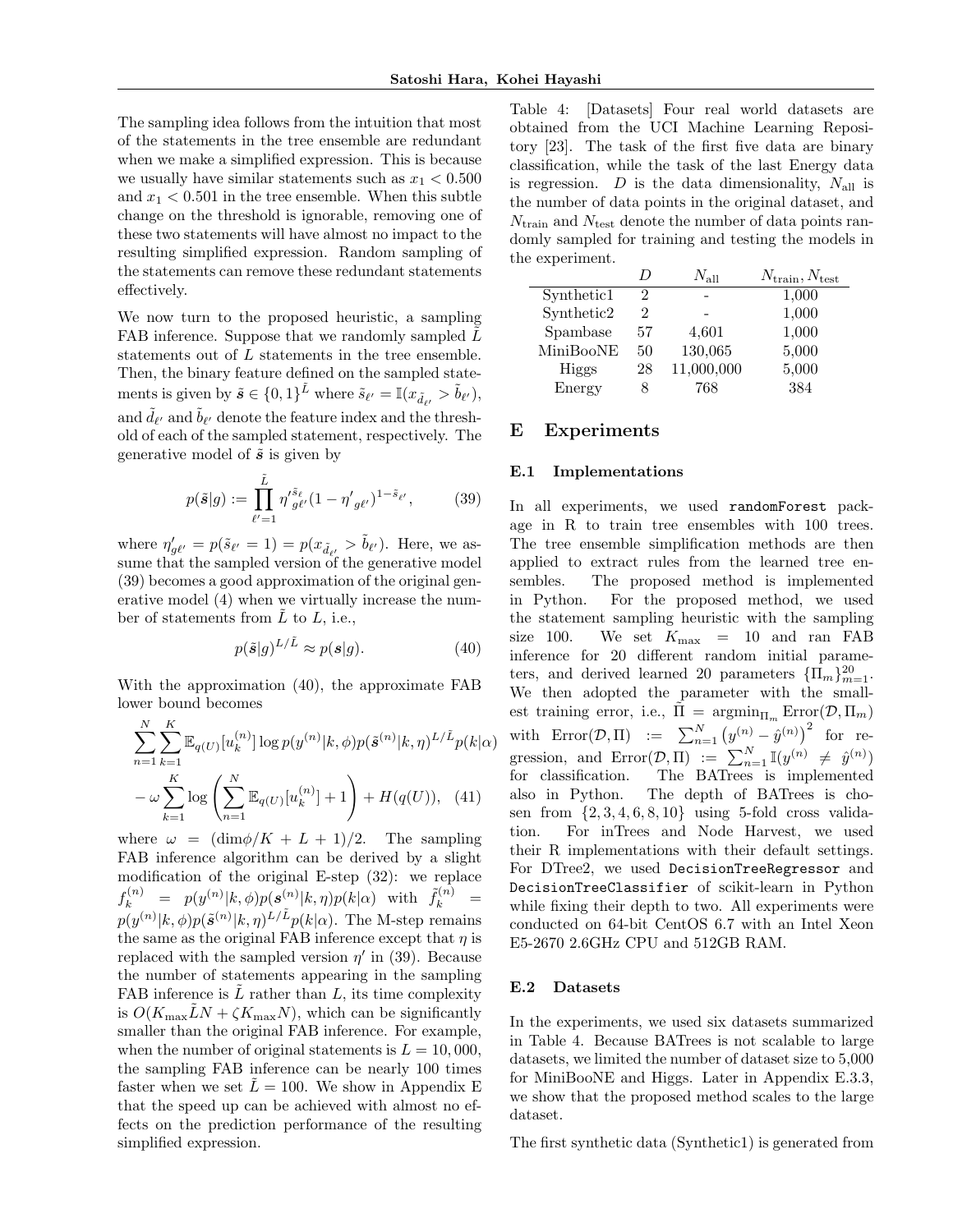the following procedure:

$$
\begin{aligned} \n\boldsymbol{x} &= (x_1, x_2) \sim \text{Uniform}[0, 1], \\ \ny^* &= \text{XOR}(x_1 > 0.5, x_2 > 0.5), \\ \ny &= \text{XOR}(y^*, \theta), \n\end{aligned}
$$

where  $\theta \in \{0, 1\}$  with  $p(\theta = 1) = 0.1$ , which corresponds to the 10% label noise. Similarly, the second synthetic data (Synthetic2) is generated by replacing the second step with  $y^* = \mathbb{I}(x_2 > r(x_1))$  where  $r(x_1) =$  $0.25 + 0.5/(1 + \exp(-20*(x_1 - 0.5))) + 0.05 \cos(2\pi x_1).$ Synthetic1 has a box-shaped class boundary (upper figure of Figure  $1(a)$ , and can be expressed by the region-based model using four regions. On the other hand, Synthetic2 has a more complicated class boundary (bottom figure of Figure 1(a)). Hence, it is more difficult to simplify the tree ensemble and derive a good approximate model.

#### E.3 Results

#### E.3.1 FAB Inference vs. EM Algorithm

We compared the runtimes of FAB inference and the EM algorithm. For the EM algorithm, we ran the algorithm by varying the value of  $K$  from 1 to 10, and reported the total runtime. For both methods, we used the sampling heuristic described in Appendix D.

Table 5 summarizes that FAB inference was from three to nearly ten times faster than the EM algorithm. FAB inference attained smaller runtimes by avoiding searching over several possible number of rules K and deciding the number automatically. Figure 5 shows the comparison of the test errors of the found rules: they show that FAB inference could find an appropriate number of rules K with small prediction errors. These results suggest the superiority of FAB inference over the EM algorithm as it could find an appropriate number of rules by avoiding redundant computations for searching the number of rules  $K$ .

#### E.3.2 Comparison with Baseline Methods

Figure 6 shows the trade-off between the number of found rules K and the test errors of each method. The figures show that DTree2 tended to attain the smallest number of rules (i.e., four), and the proposed method was second (from four to ten). The number of rules found by inTrees and Node Harvest tended to be around 30 to 100, while the number of rules found by BATrees sometimes exceeded 100. The figures also show inTrees and BATrees tended to attain the smallest errors while DTree2 tended to be the worst on most of the datasets. The proposed method attained a good trade-off between the number of rules and the test errors: it tended to score smaller errors than DTree2

while using only a few rules, which is significantly smaller than the other baseline methods. These results suggest that the proposed method is favorable for interpretation as it generates only a few rules with small test errors. Smaller number of rules helps users to check the found rules easily. The small test errors support that the found rules are reliable, i.e., the rules well explain the original tree ensemble.

## E.3.3 Naive FAB Inference vs. Sampling FAB Inference

Table 6 shows how the samling FAB inference help to improve the computational scalability. For the sampling FAB inference, we fixed the number of statement sampling  $\tilde{L}$  to be 100. For the naive FAB inference, we used all the statements taken from the original tree ensemble. The table shows that the sampling FAB inference ran from 2 to 20 times faster than the naive FAB inference. In particular, we can find that the sampling FAB inference is computationally efficient when the data size is large such as in MiniBooNE and Higgs. It also shows that, compared to the naive FAB inference, there is almost no changes on the number of found rules and the test errors even if we use the sampling FAB inference. This result suggests that we can use the sampling FAB inference for efficient computation with almost no sacrifices on the resulting performances.

To see the success of the sampling FAB inference in detail, we increased the training size of MiniBooNE to  $N_{\text{train}} = 100,000$ , and conducted the experiment over ten random data realizations. Because BATrees was too slow, we omitted it from the experiment. Figure 7 and Table 7 show that the sampling FAB inference was still effective under the large sample size. Figure 7 shows that the sampling FAB inference attained the good trade-off between the number of rules and the test errors as we have observed in Appendix E.3.2. Table 7 reports that the sampling FAB inference was computationally efficient even under the large sample size. Indeed, compared to the naive FAB inference in Table 6, the sampling FAB inference was more than two times faster even though the training size was increased by twenty times. We also note that, compared to inTrees and Node Harvest, the sampling FAB inference was comparably fast: it was slightly slower than inTrees and a few times faster than Node Harvest.

#### E.3.4 Example of Found Rules

Synthetic Data: Figure 8 and 9 show the simplified rules of the learned tree ensemble on Synthetic1 and Synthetic2, respectively. The results on Node Harvest can be found in Figure 10 and 11. The proposed method well simplified the boundary using only a few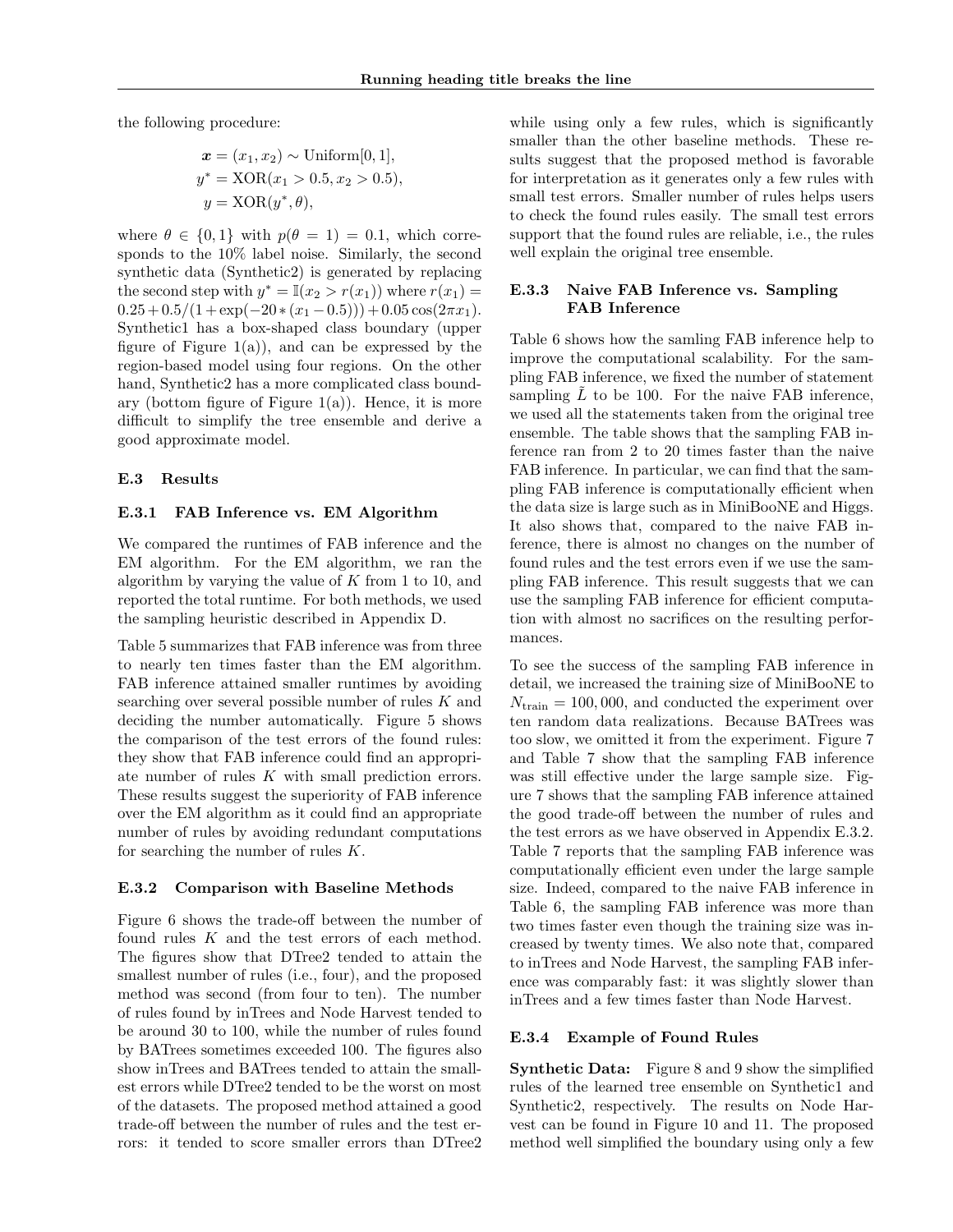Table 5: Average runtimes in seconds for one restart: the EM algorithm ran over  $K = 1, 2, \ldots, 10$ , and its total time is reported.



Figure 5: Test Errors of FAB inference and the EM algorithm.



Figure 6: Comparison of the simplification methods:  $#$  of rules vs. test error. Ensemble denotes the average error of the tree ensemble over the ten random data realizations.

rules. On the other hand, BATrees and inTrees required more rules. It is important to note that inTrees and Node Harvest found rules that highly overlap each other. The rule overlapping is not favorable for interpretation: if the prediction of the overlapping rules are distinct, we cannot decide which rule to trust. Although there are some overlaps between the rules in the proposed method, this is not that critical as ob-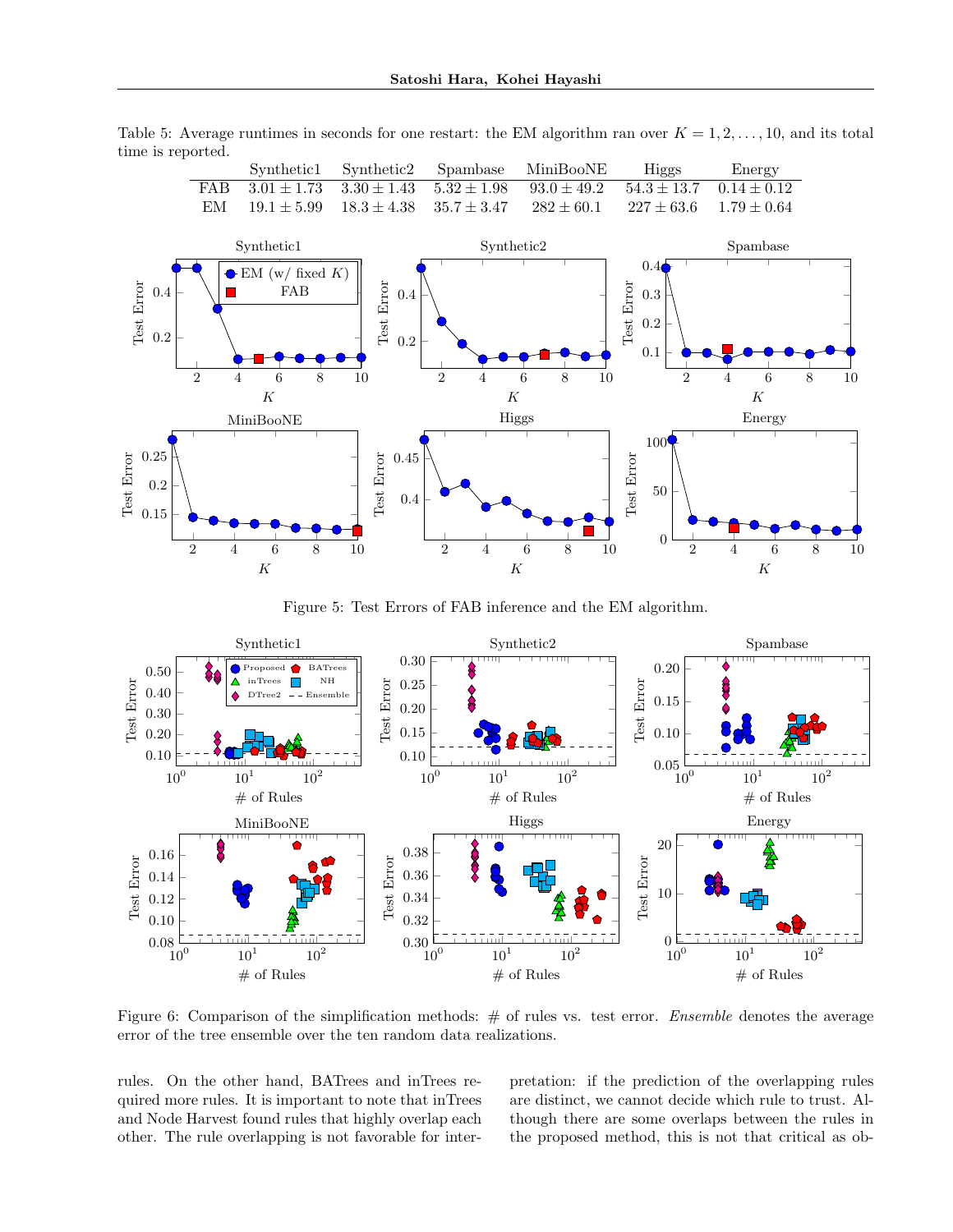Table 6: Comparison of the naive FAB inference and the sampling FAB inference: The average runtime in seconds for one restart, the average number of found rules, and the average test error are reported.

|                                       | Synthetic1 ( $N_{\text{train}} = 1,000$ ) |                 |                                        | Synthetic2 $(N_{\text{train}} = 1,000)$ |                                 |                 |
|---------------------------------------|-------------------------------------------|-----------------|----------------------------------------|-----------------------------------------|---------------------------------|-----------------|
|                                       | Time                                      | $\#$ of Rules   | Test Error                             | Time                                    | $\#$ of Rules Test Error        |                 |
| Naive FAB                             | $11.7 \pm 4.69$                           | $5.10 \pm 1.76$ | $0.11 \pm 0.01$                        | $17.8 \pm 4.75$                         | $6.40 \pm 1.02$                 | $0.15 \pm 0.02$ |
| Sampl. FAB                            | $3.63 \pm 0.85$                           | $6.60 \pm 0.80$ | $0.11 \pm 0.01$                        | $4.09 \pm 0.50$                         | $7.60 \pm 1.28$                 | $0.15 \pm 0.02$ |
| Spambase $(N_{\text{train}} = 1,000)$ |                                           |                 | MiniBooNE $(N_{\text{train}} = 5,000)$ |                                         |                                 |                 |
|                                       | Time                                      | $\#$ of Rules   | Test Error                             | Time                                    | $\#$ of Rules                   | Test Error      |
| Naive FAB                             | $19.5 \pm 4.30$                           | $5.40 \pm 1.56$ | $0.09 \pm 0.01$                        | $1962 \pm 509$                          | $9.10 \pm 0.83$ $0.12 \pm 0.00$ |                 |
| Sampl. FAB                            | $7.77 \pm 2.02$                           | $6.40 \pm 1.80$ | $0.10 \pm 0.01$                        | $81.5 \pm 7.74$                         | $9.30 \pm 0.90$                 | $0.12 \pm 0.01$ |
| Higgs $(N_{\text{train}} = 5,000)$    |                                           |                 | Energy $(N_{\text{train}} = 384)$      |                                         |                                 |                 |
|                                       | Time                                      | $\#$ of Rules   | Test Error                             | Time                                    | $\#$ of Rules                   | Test Error      |
| Naive FAB                             | $1503 \pm 519$                            | $9.10 \pm 0.83$ | $0.36 \pm 0.01$                        | $0.25 \pm 0.02$                         | $3.60 \pm 0.66$                 | $12.9 \pm 2.58$ |
| Sampl. FAB                            | $56.5 \pm 8.04$                           | $9.40 \pm 0.66$ | $0.37 \pm 0.01$                        | $0.11 \pm 0.01$                         | $3.60 \pm 0.66$                 | $12.9 \pm 2.58$ |



Table 7: Performance of the sampling FAB inference, inTrees, and Node Harvest: The average runtime in seconds (per one restart for the sampling FAB inference), the average number of found rules, and the average test error are reported.

Figure 7: Comparison of the simplification methods on the large MiniBooNE dataset  $(N_{\text{train}} = 100,000)$ : # of rules vs. test error. Ensemble denotes the average error of the tree ensemble over the ten random data realizations.

served for inTrees and Node Harvest because the overlapped regions are limited. Table 8 shows the average number of overlapped rules where the ideal value is one. While the proposed method attained values close to one, inTrees and Node Harvest scored far larger values.

Energy Data: Energy efficiency data is a simulation data sampled from 12 different building shapes. The dataset comprises eight numeric features which are Relative Compactness, Surface Area, Wall Area, Roof Area, Overall Height, Orientation, Glazing Area, and Glazing Area Distribution. The task is regression, which aims to predict the heating load of the building from these eight features.

In Table 9, the four rules found by the proposed method are characterized by the two features Overall Height and Wall Area. The four rules are expressed as a direct product of the two statements; (i) Overall Height  $\in$  {low, high}, and (ii) Wall Area  $\in$  {small, large}. The resulting rules are intuitive such that the load is small when the building is small, while the load is large when the building is huge. Hence, from these simplified rules, we can infer that the tree

|              | MiniBooNE $(N_{\text{train}} = 100,000)$ |               |               |  |
|--------------|------------------------------------------|---------------|---------------|--|
|              | Time                                     | $\#$ of Rules | Test Error    |  |
| Sampl. FAB   | $790 + 71.2$                             | $9.90 + 0.30$ | $0.12 + 0.00$ |  |
| in Trees     | $588 + 40.0$                             | $41.9 + 1.81$ | $0.09 + 0.00$ |  |
| Node Harvest | $2902 + 117$                             | $66.5 + 12.7$ | $0.12 + 0.00$ |  |
|              |                                          |               |               |  |

ensemble is learned in accordance with our intuition about the data. In contrast to the simple rules found by the proposed method, the baseline methods found more rules: BATrees learned 66 rules, inTrees enumerated 23 rules, and Node Harvest found 10 rules, respectively. Table 9 shows four example rules found by each method.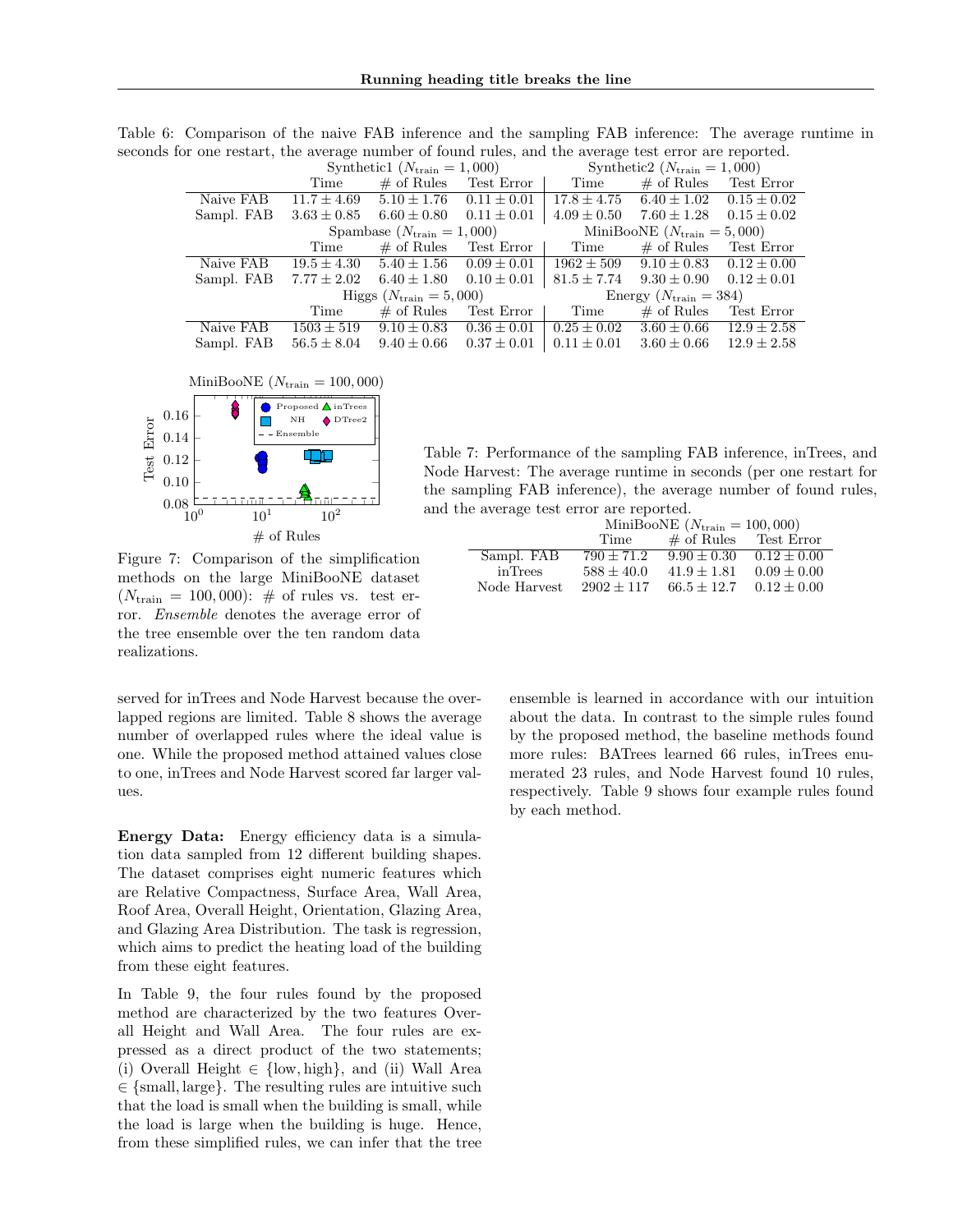

Figure 8: Synthetic1: Original data, leaned tree ensemble, and simplified rules.



Figure 9: Synthetic2: Original data, leaned tree ensemble, and simplified rules.

Table 8: Average Number of Rules Covering Each Test Point: BATrees is omitted because its value is always one.

|              | Synthetic1 | Synthetic2 Spambase                       |                             | MiniBooNE     | Higgs                       | Energy        |
|--------------|------------|-------------------------------------------|-----------------------------|---------------|-----------------------------|---------------|
| Proposed     |            | $1.03 + 0.04$ $1.05 + 0.06$               | $2.03 + 0.26$ $4.53 + 0.86$ |               | $1.56 \pm 0.20$             | $0.95 + 0.08$ |
| in Trees     |            | $4.65 + 0.38$ $3.73 + 0.41$               | $5.39 + 0.34$               | $6.25 + 0.28$ | $5.53 + 0.27$ $3.30 + 0.19$ |               |
| Node Harvest |            | $3.53 + 0.95$ $8.78 + 2.02$ $12.4 + 1.76$ |                             | $17.9 + 2.24$ | $9.42 + 1.85$ $3.61 + 0.19$ |               |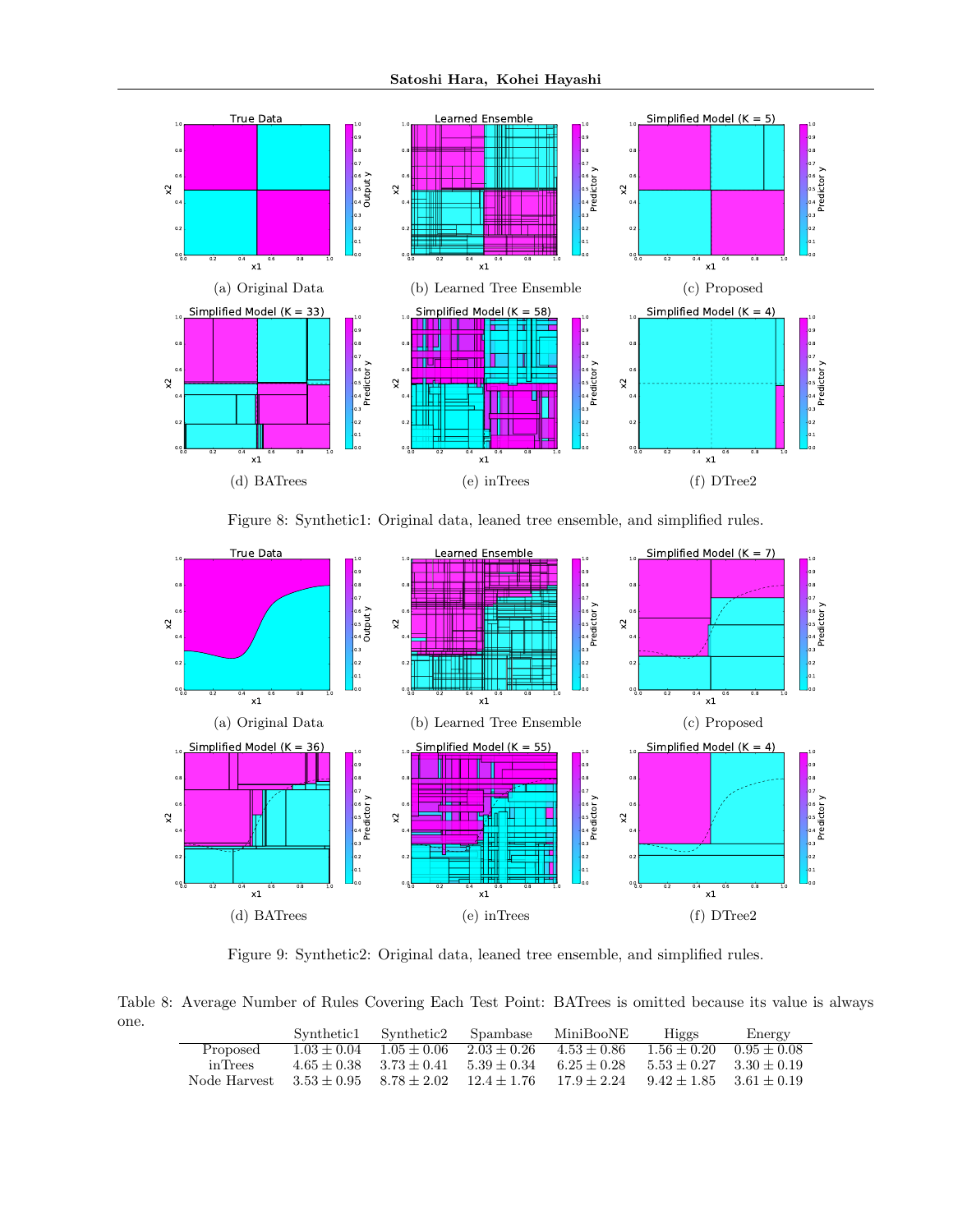

Figure 10: Synthetic1: Found rules by Node Harvest.



Figure 11: Synthetic2: Found rules by Node Harvest.